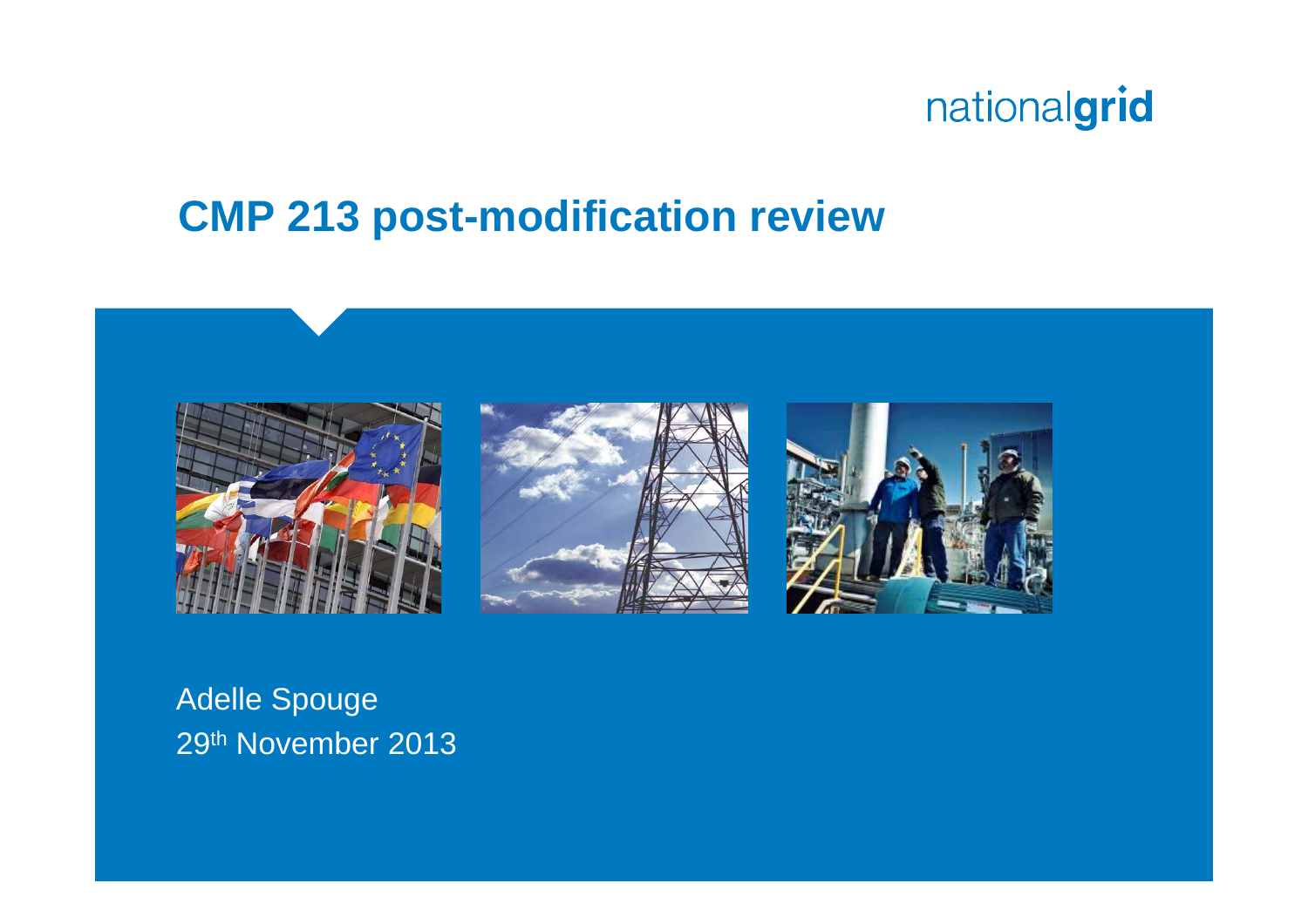#### **Purpose**

*To understand issues and learning from the CMP213 modification development process, specifically around industry engagement and process improvements.*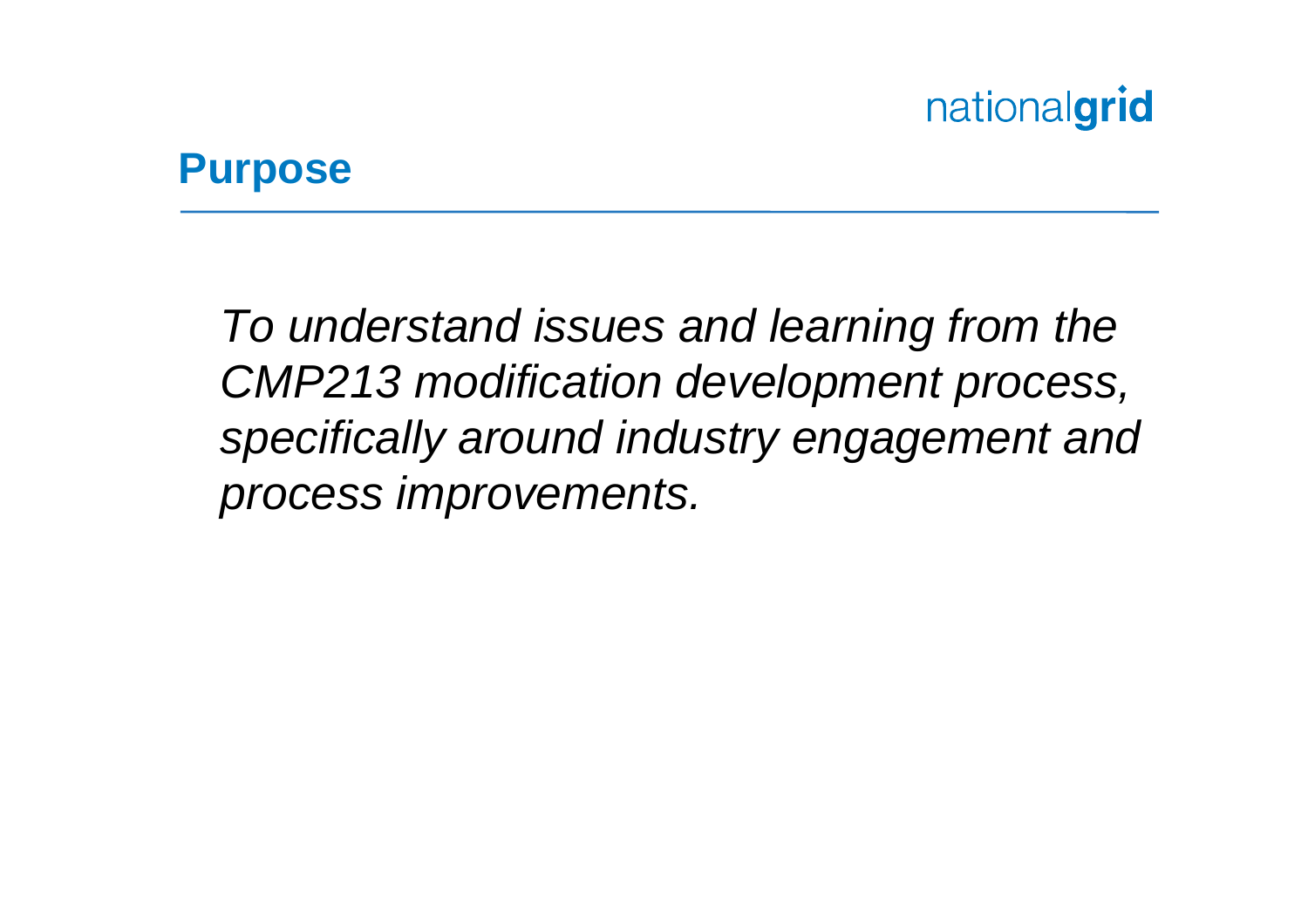#### **Review process**

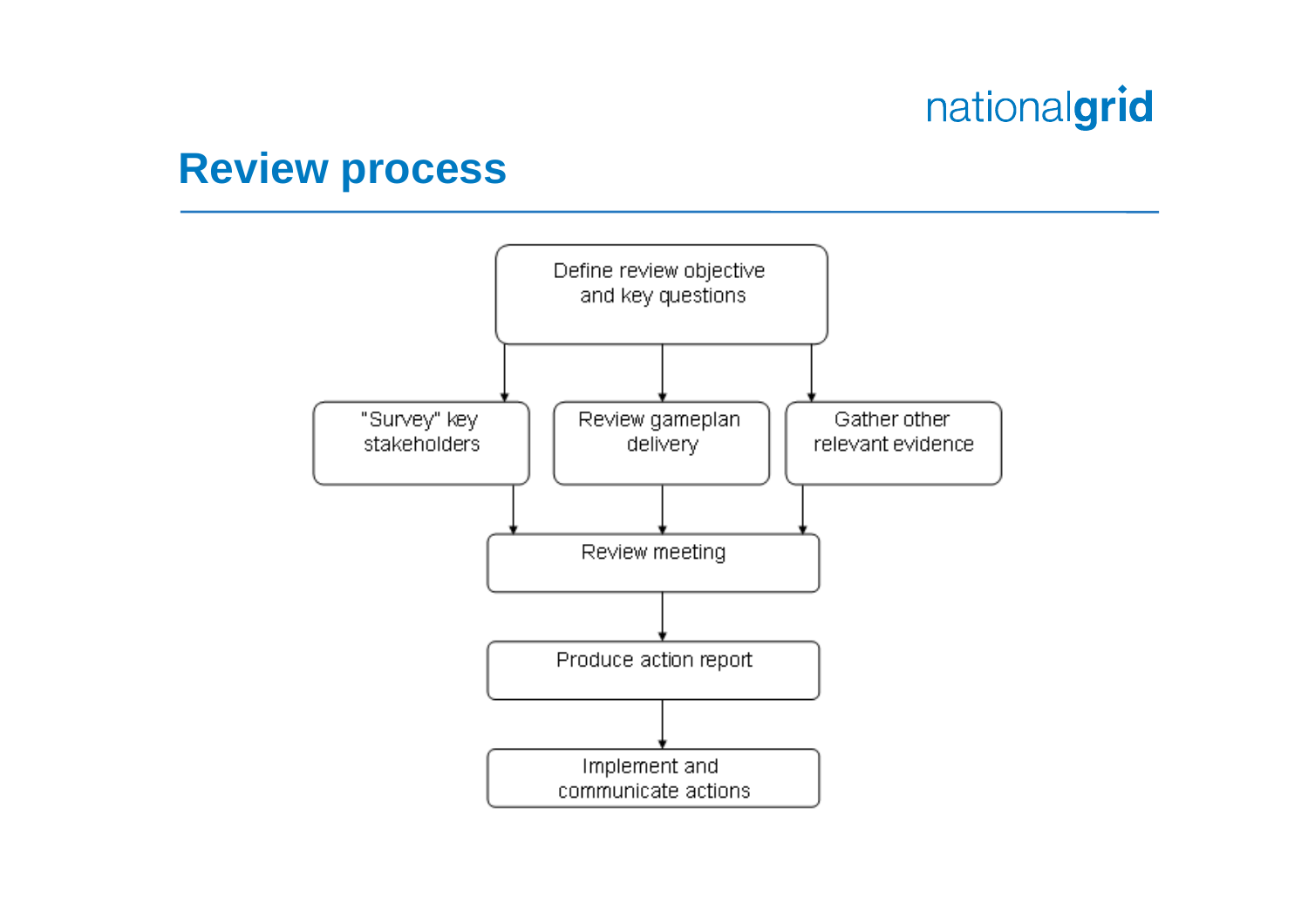### **Responses: industry engagement**

| Special TCMF                         | Some felt "Bamboozled" by             |
|--------------------------------------|---------------------------------------|
| Pre-mod engagement                   | report                                |
| ■ Fact-sheet on mod                  | <b>Topic complex</b>                  |
| <b>Process clear and transparent</b> | Industry engagement too<br>inclusive? |
| Small supplier engagement            |                                       |
| Good level of detail in report       |                                       |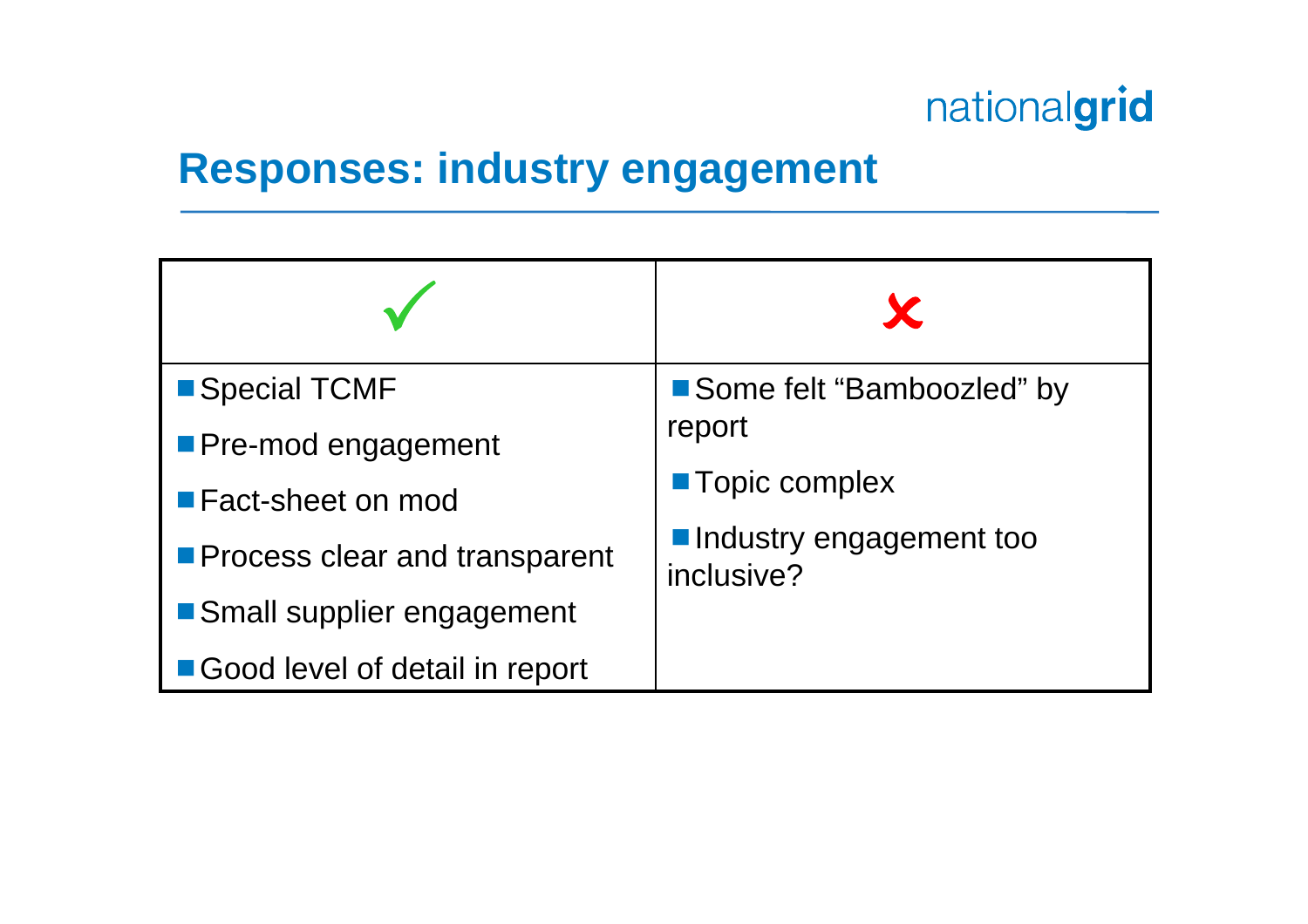### **Responses: workgroup process**

| <b>T</b> Two day meetings                                                                                                                 | ■ Spacing between meetings                                                    |
|-------------------------------------------------------------------------------------------------------------------------------------------|-------------------------------------------------------------------------------|
| <b>Pacing of meetings</b><br>Agreeing dates in advance                                                                                    | Scope of work too large for tight<br>timescales                               |
| ■ "Car park" list for out of scope<br>discussions                                                                                         | ■ WG engagement in analysis and<br>development of proposal could be<br>better |
| ■ Chair unbiased and impartial<br>$\blacksquare$ NG staff open to<br>challenge/questioning and good at<br>explaining complex info clearly | Material could be on website more<br>quickly                                  |
|                                                                                                                                           | $\blacksquare$ WG large and at times<br>unmanageable                          |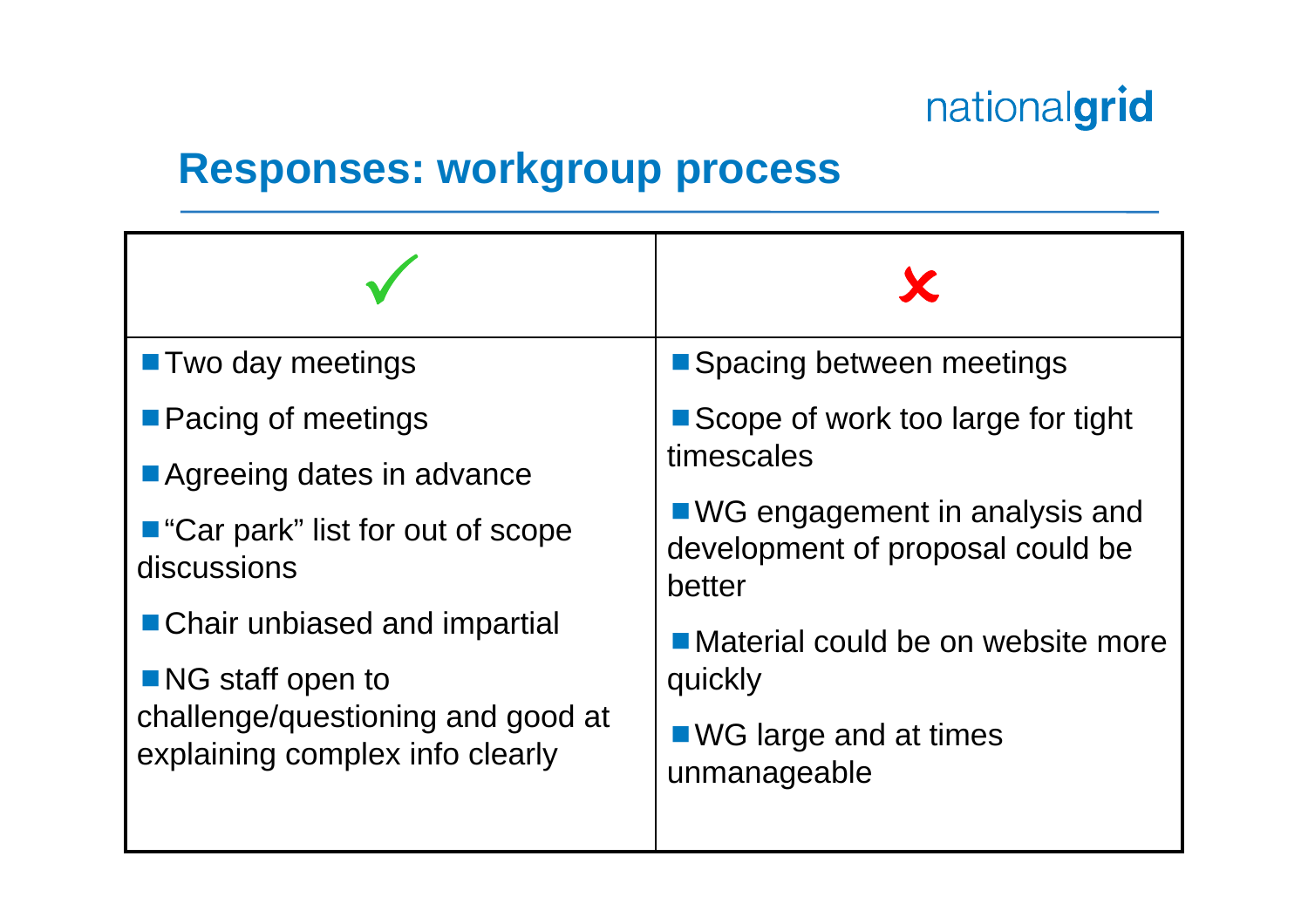#### **Responses: production of report**

| ■ WG contribution to summaries of                    | <b>File sharing with WG prior to use</b>  |
|------------------------------------------------------|-------------------------------------------|
| their own views                                      | of Yammer                                 |
| <b>Using sectional approach to CA</b>                | <b>Dropbox not supported</b>              |
| consultation report drafting                         | ■ Tight timescales for both WG and        |
| ■ Fact sheet                                         | NG to turn around report                  |
| <b>Use of Yammer to circulate large</b><br>documents | <b>Format of report can be repetitive</b> |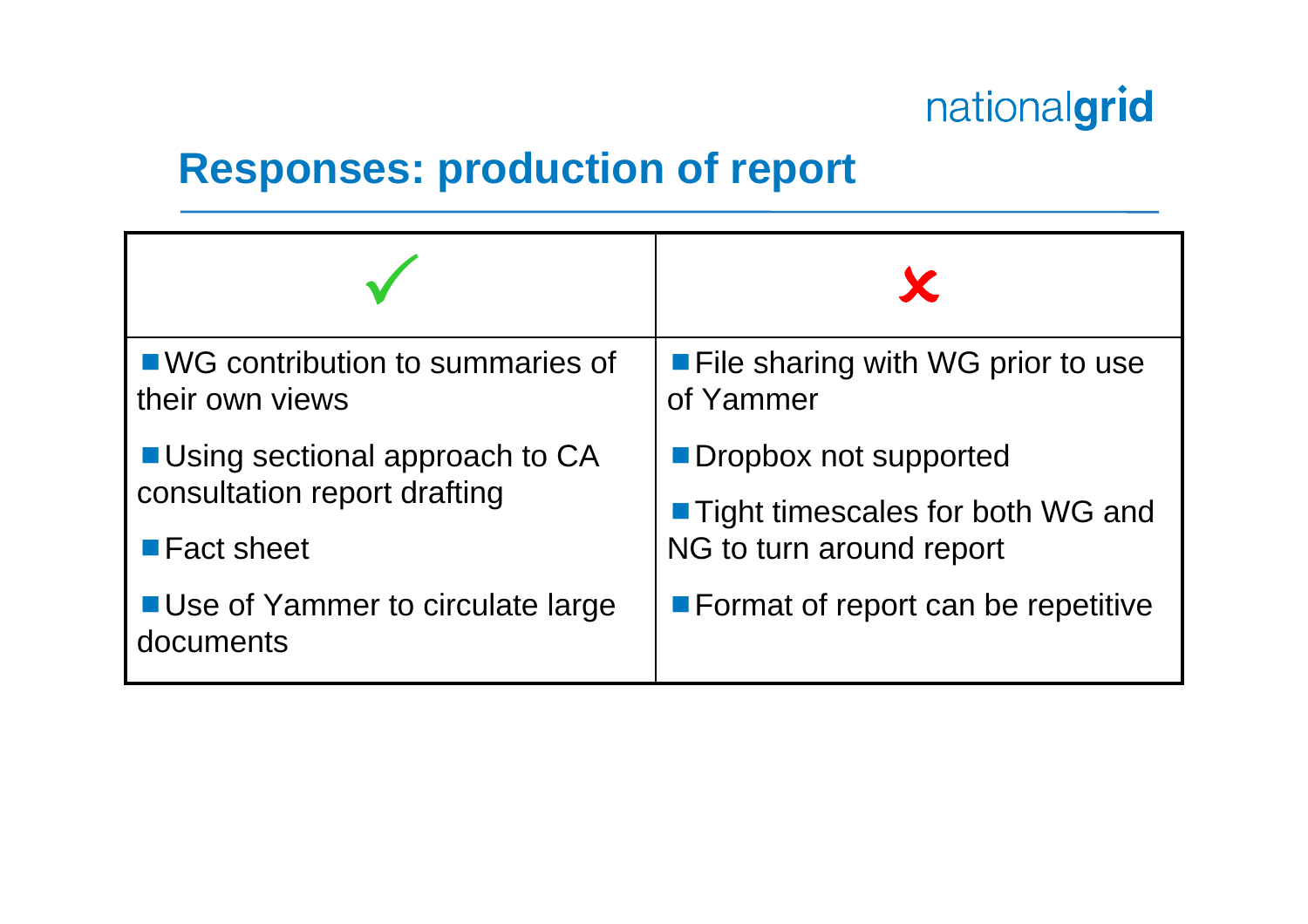### **Other issues considered**

- **Expertise and technical issues** limited Industry experts
- **Scope of modification** disagreement about whether should have been 1 or 3 modifications
- **Timelines** –extremely challenging for WG and NG
- National Grid internal processes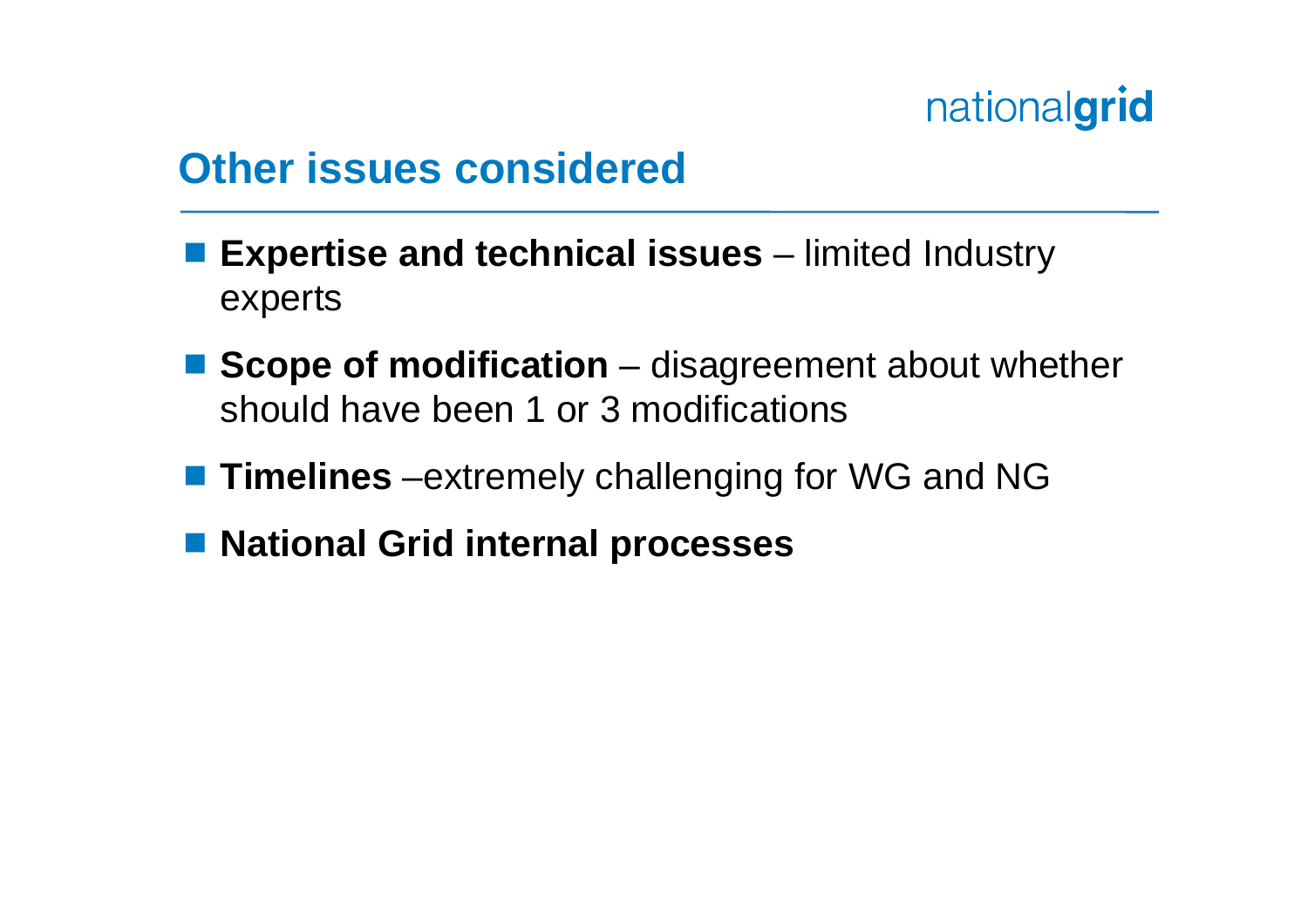#### **Actions**

- Repeat what has worked well for future large scale mods
- Make improvements in highlighted process areas for example:
	- spacing of WG meetings
	- **E** consultation response forms
	- WG report structure
	- investigate file sharing mechanisms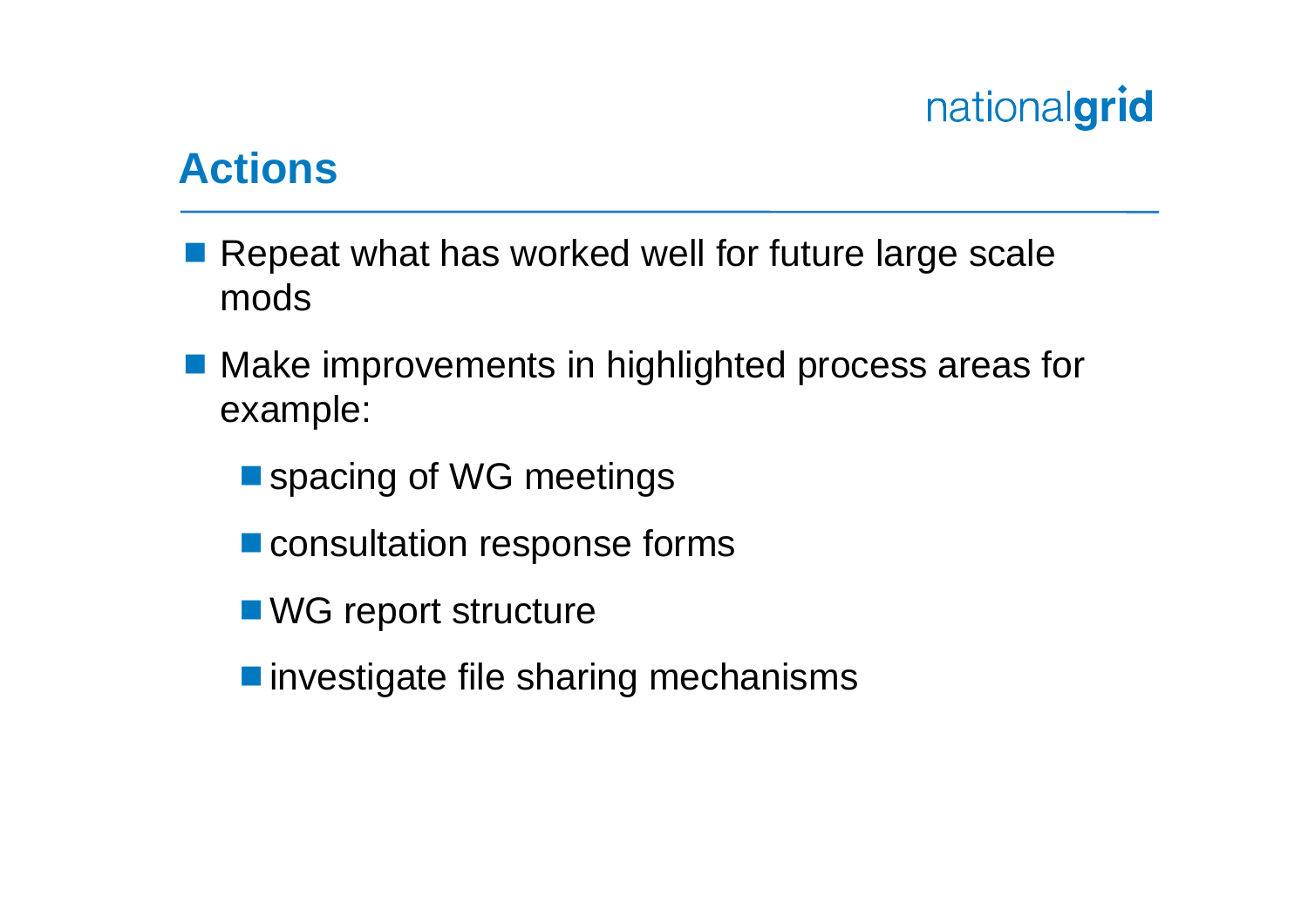### **Points to consider for CUSC Panel**

- **Timescales**
- WG chairmanship
- WG member appointments
	- Process
	- Could academics be included?
	- Separate for methodology development, assessment and implementation?
- $\blacksquare$  Impact assessment modelling  $-$  should this be done by NG or Ofgem